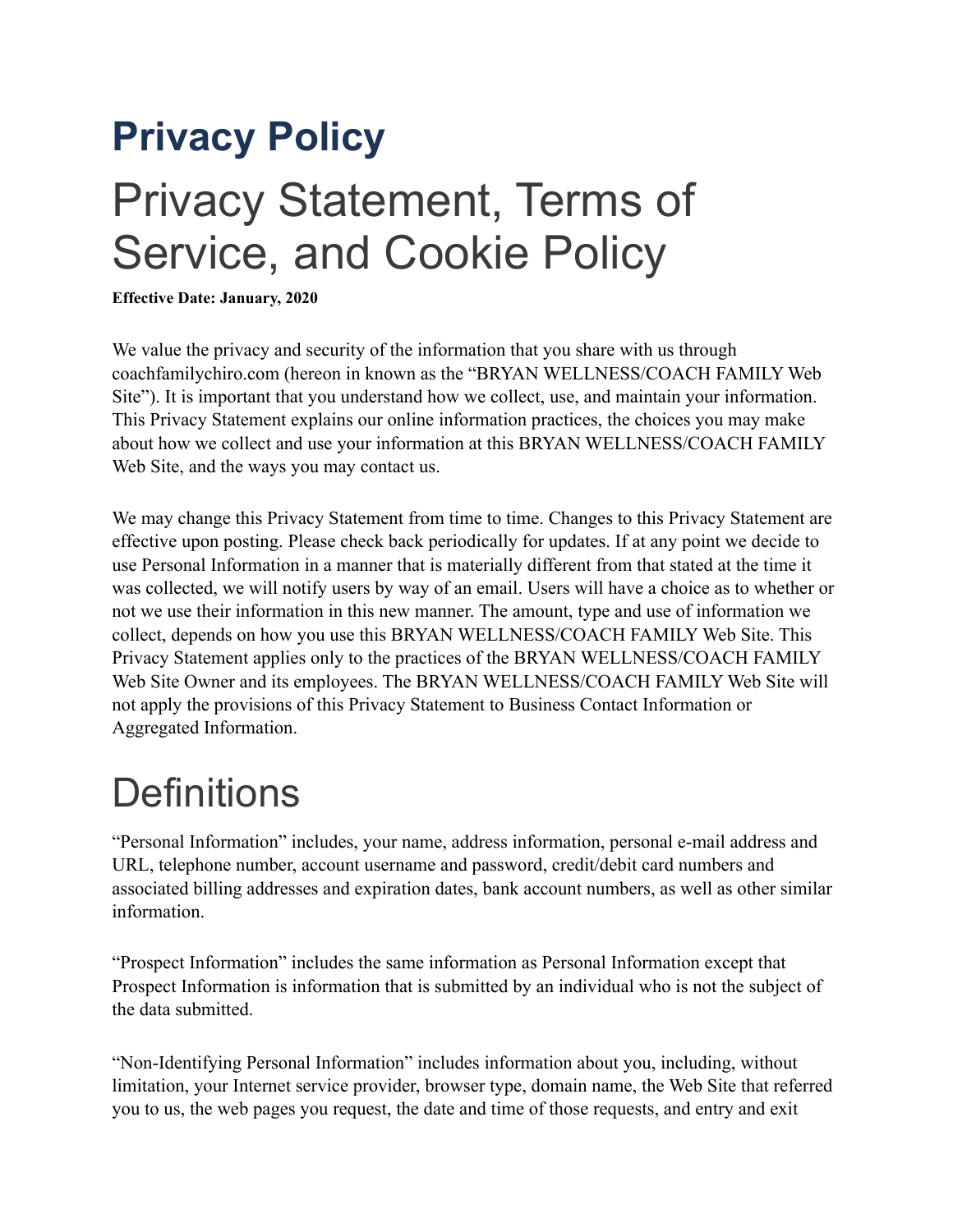points. "Business Contact Information" includes the name, title, business address, or telephone number of an employee in an organization. It also includes departmental e-mail addresses that contain no individually identifiable information. Business Contact Information is not Personal Information. "Aggregated Information" is any information about more than one individual where the individual identities are unknown and cannot be inferred from the information. Aggregated Information is not Personal Information.

#### Collection of Personal Information or Prospect Information

The BRYAN WELLNESS/COACH FAMILY Website may collect Personal Information from you, but only if you provide it to us voluntarily. We also collect Personal Information that you provide to our suppliers, which they pass on to us so that we can fulfill your order. You must provide Personal Information in the form of a unique identifier (username, password) to enter certain parts of our web site. In addition, in certain situations, such as when a purchaser buys a product as a gift and supplies the recipients' name and address, we collect Prospect Information.

#### Collection and Use of Non-Identifying Personal Information

During your use of our BRYAN WELLNESS/COACH FAMILY Web Site, we will collect certain Non-Identifying Personal Information to enhance the functionality of the BRYAN WELLNESS/COACH FAMILY Web Site and to make your access more convenient and efficient. We retain Non-Identifying Personal Information and use it to establish Web Site activity trends, monitor BRYAN WELLNESS/COACH FAMILY Web Site performance, improve BRYAN WELLNESS/COACH FAMILY Web Site design and functionality, fulfil orders, inform current and potential customers and suppliers about our services, and for other business purposes. Our collection of Non-Identifying Personal Information may involve the use of cookies. Among other uses, cookies allow us to deliver content specific to your interests, to save you from re-entering your registration data at each connection, and to provide features such as online customer payment and shopping carts. The Help portion of the toolbar on most browsers will tell you how to configure your web browser to accept cookies, to prevent your browser from accepting new cookies, to have the browser notify you when you receive a new cookie, or to disable cookies altogether. No personal or unencrypted information will be encoded in cookies that are stored on your computer.

#### Children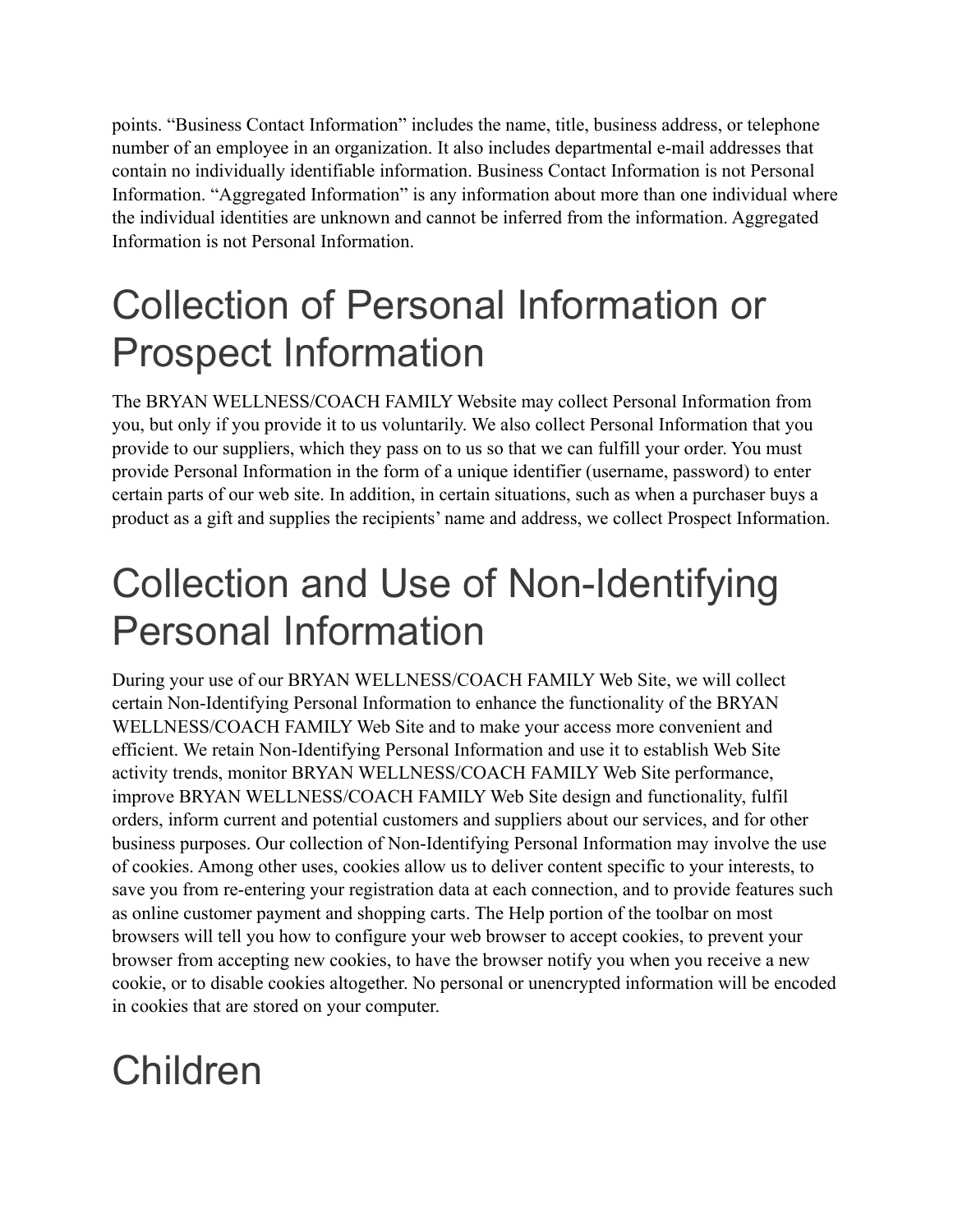The BRYAN WELLNESS/COACH FAMILY Web Site does not sell or promote products for purchase by children. We do not knowingly collect, maintain, or use Personal Information or Prospect Information from children under age 16. If you are under age 16, do not share personal information with us.

### Use of Personal Information

We may use and disclose Personal Information or Prospect Information as described in this document. In addition to the uses described in this document, we may use Personal Information or Prospect Information for purposes that include maintaining the BRYAN WELLNESS/ COACH FAMILY Web Site, order fulfilment and administration, and product surveys, administrative and analytical purposes like accounting, billing and audits, and information system management, and other similar uses. We may also use Personal Information or Prospect Information to provide current and potential customers and suppliers with information about our services.

We only collect, use, and disclose Personal Information or Prospect Information for purposes that are reasonable in the circumstances. We use only fair and lawful means to collect Personal Information or Prospect Information.

We reserve the right to use or disclose Aggregated Information and Business Contact Information in ways that we think are appropriate.

Periodically, we may send you information about our various products and services, or other products and services we feel may be of interest to you. Only the BRYAN WELLNESS/COACH FAMILY Web Site (or agents working on behalf of the BRYAN WELLNESS/COACH FAMILY Web Site and under confidentiality agreements) will send you these direct mailings. If you do not want to receive such mailings, simply tell us when you give us your personal information. Or, at any time you can easily opt-out of the BRYAN WELLNESS/COACH FAMILY Web Site marketing list or update your information by notifying us at wendy@bryanwellness@gmail.com

#### Agents

We disclose Personal Information or Prospect Information to other companies and individuals to perform functions for us under confidentiality agreements. These types of agents include mailing and delivery companies, marketing service providers, database managers, customer service representatives, and other agents who perform functions for or on our behalf. These agents may perform functions such as analyzing data, supplying marketing assistance, providing search results and links (including paid listings and links), fulfilling orders, delivering packages, sending postal mail and e-mail, removing repetitive information from customer lists, processing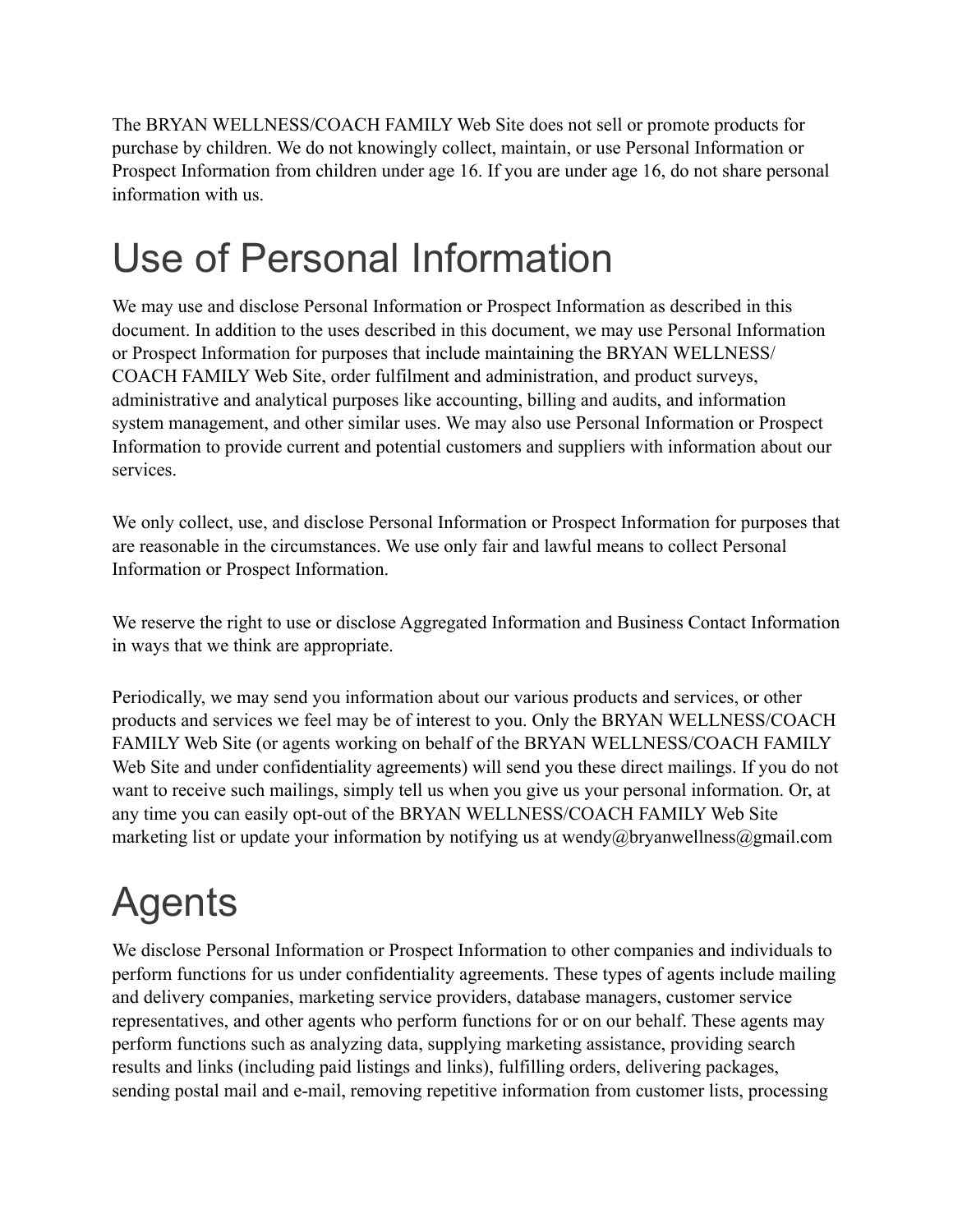credit card payments, and providing customer service. Where we disclose Personal Information or Prospect Information to organizations that perform services on our behalf, we will require those organizations to use such information solely for the purposes of providing services to us and to protect the Personal Information or Prospect Information with appropriate safeguards.

# **Suppliers**

We make goods and services from suppliers available to customers for purchase by credit or debit card. We have confidentiality agreements with these suppliers. We share Personal Information or Prospect Information with suppliers to complete transactions, resolve customer comments or complaints, and for administrative and analytical purposes like accounting, billing and audits, and information system management, and other, similar uses.

### Business Transfers

As we continue to develop our business, we might buy or sell business units. In these transactions, Personal Information or Prospect Information is often transferred, but it remains subject to the promises made in any pre-existing Privacy Statement, unless an individual consents otherwise.

#### Protection of BRYAN WELLNESS/ COACH FAMILY Web Site and Others

We may use or disclose Personal Information or Prospect Information without your consent in certain circumstances:

- If we are required by law or by an order or requirement of a court, administrative agency, or other government entity, or by court rules concerning the production of records;
- If we have reasonable grounds to believe that use or disclosure is necessary to protect the rights, privacy, property, or safety of our users or others;
- If we have reasonable grounds to believe that the information relates to breach of an agreement or violation of the law that has been, is being, or is about to be committed;
- If it is necessary for fraud protection, risk reduction, or the establishment or collection of funds owed to us;
- If it is necessary to enforce or apply our Terms of Use and other agreements, to pursue remedies, or to limit damages to BRYAN WELLNESS/COACH FAMILY;
- If the information is public;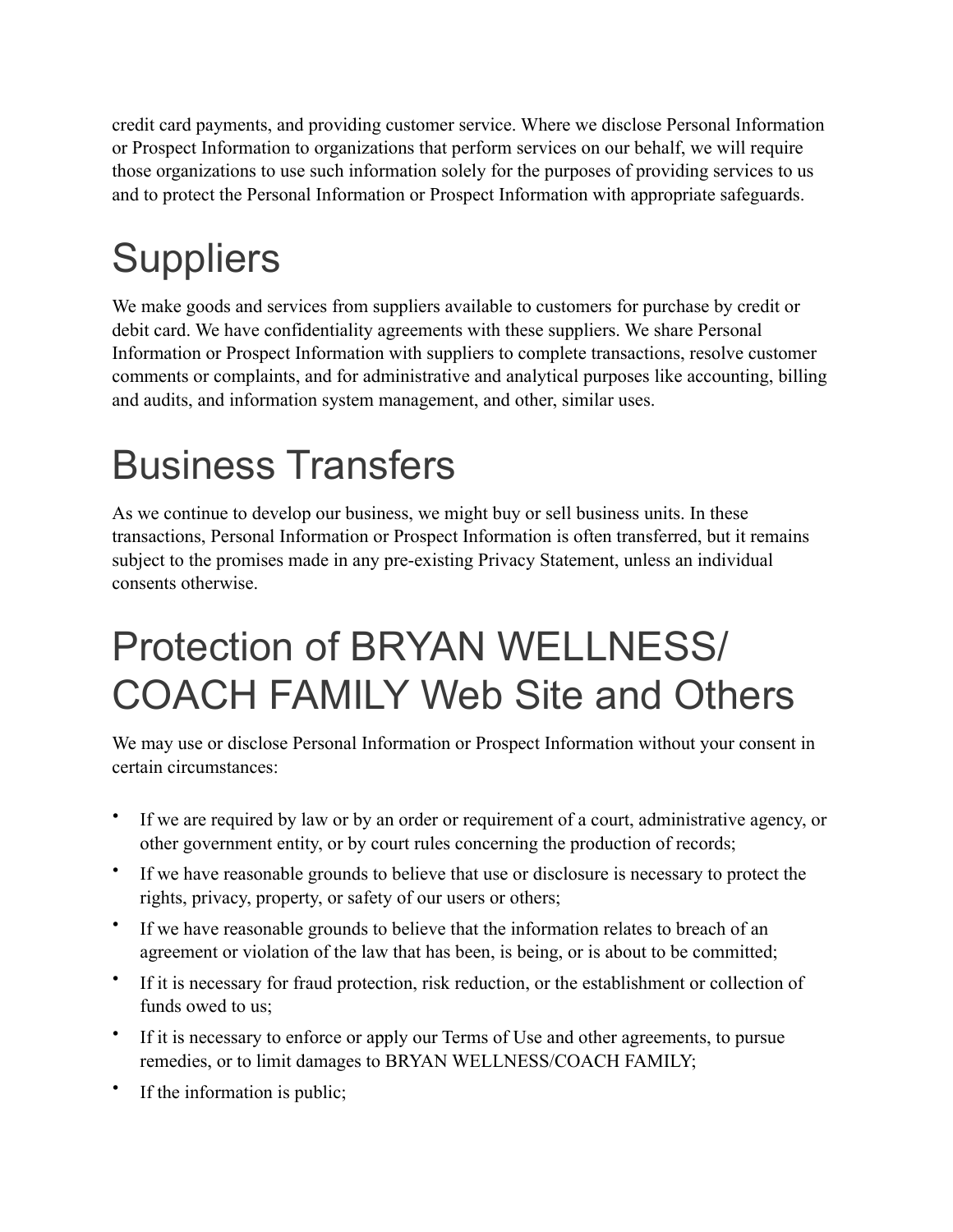### For other reasons allowed or required by law.

When we are required or permitted to disclose information without consent, we will not disclose more information than is necessary to fulfil the disclosure purpose.

### Consent

We will obtain your consent to the collection, use, and disclosure of that information as described in this Privacy Statement. If you do not consent to our collection, use, or disclosure of your Personal Information as described in this Privacy Statement, then do not share Personal Information with us. However, we are unable to offer some services, like processing purchases, without Personal Information. You may withdraw your consent at any time, subject to reasonable notice and legal or contractual obligations. To withdraw your consent, simply tell us of the Personal Information that you no longer wish us to collect, use, or disclose through the Contact Information listed below. However, we are unable to offer some services, like processing purchases, without Personal Information. There are limited situations in which applicable laws require or allow us to collect, use, or disclose Personal Information without your consent or after you withdraw your consent. We describe these situations under "BRYAN WELLNESS/COACH FAMILY Website and Others" in the section on Use of Personal Information or Prospect Information in this Privacy Statement.

### Retention and Access

We will take reasonable steps to keep Personal Information or Prospect Information accurate, complete, current, and relevant to its intended use. We keep Personal Information or Prospect Information only as long as we need it for the reasons it was collected. When Personal Information or Prospect Information is no longer required for our purposes, we have procedures to destroy, delete, or erase it or to convert it to an anonymous form.

At your request, we will provide you with reasonable access to your Personal Information, so that you can review what we have stored and, if you choose, request corrections to it. You may request access by writing to us at the address listed in the Contact Information below. After you request access, we will provide the Personal Information that you request as soon as practically possible and generally no later than thirty days following the request. If you wish to correct your Personal Information, please send us a written explanation of the particular information that you believe should be corrected. Where information will not or cannot be disclosed, we will tell you the reasons for non-disclosure.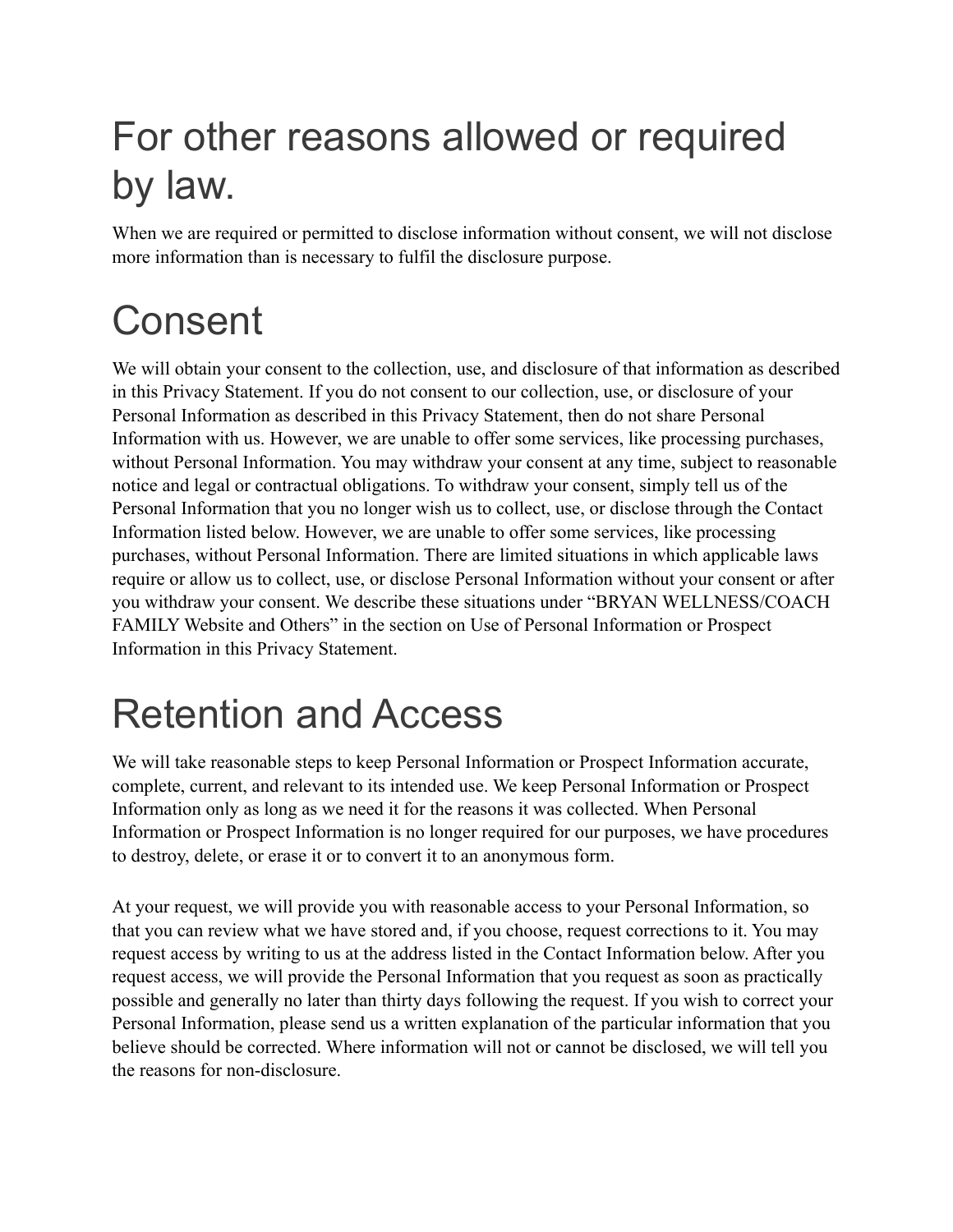# **Security**

BRYAN WELLNESS/COACH FAMILY Web Site combines technical and physical safeguards with employee policies and procedures to protect your information. Our site or payment processor works to protect your information during transmission by using Secure Sockets Layer (SSL) software, which encrypts the information that you provide online at our Web Site. We will use commercially reasonable efforts to protect your information, continue to assess new technology for protecting information, and when appropriate, upgrade our information security systems.

Further, we permit only authorized BRYAN WELLNESS/COACH FAMILY Web Site employees and third parties to access any Personal Information or Prospect Information that you supply to us. If an employee misuses Personal Information or Prospect Information, we will take disciplinary action, up to and including termination of employment. If any third party individual or organization misuses Personal Information or Prospect Information, we will take action, up to and including termination of any agreement between BRYAN WELLNESS/COACH FAMILY Web Site and that individual or organization.

### Links to Other Web Sites

When you click on a link on the BRYAN WELLNESS/COACH FAMILY Web Site that takes you to a web site operated by another company, you will be subject to that company's web site privacy policies.

### Dispute Resolution

Please direct any questions or concerns regarding the use or disclosure of Personal Information or Prospect Information to us by using the Contact Information given below. We will investigate and attempt to resolve complaints and disputes regarding use and disclosure of personal information in accordance with the principles contained in this Privacy Statement.

# Contact Information

In the event of questions about access to your Personal Information or Prospect Information; our collection, use, management, or disclosure of Personal Information or Prospect Information; or this Privacy Statement, contact us at: wendy@forwardfocusedbusinessadvisors.com.

### Disclaimer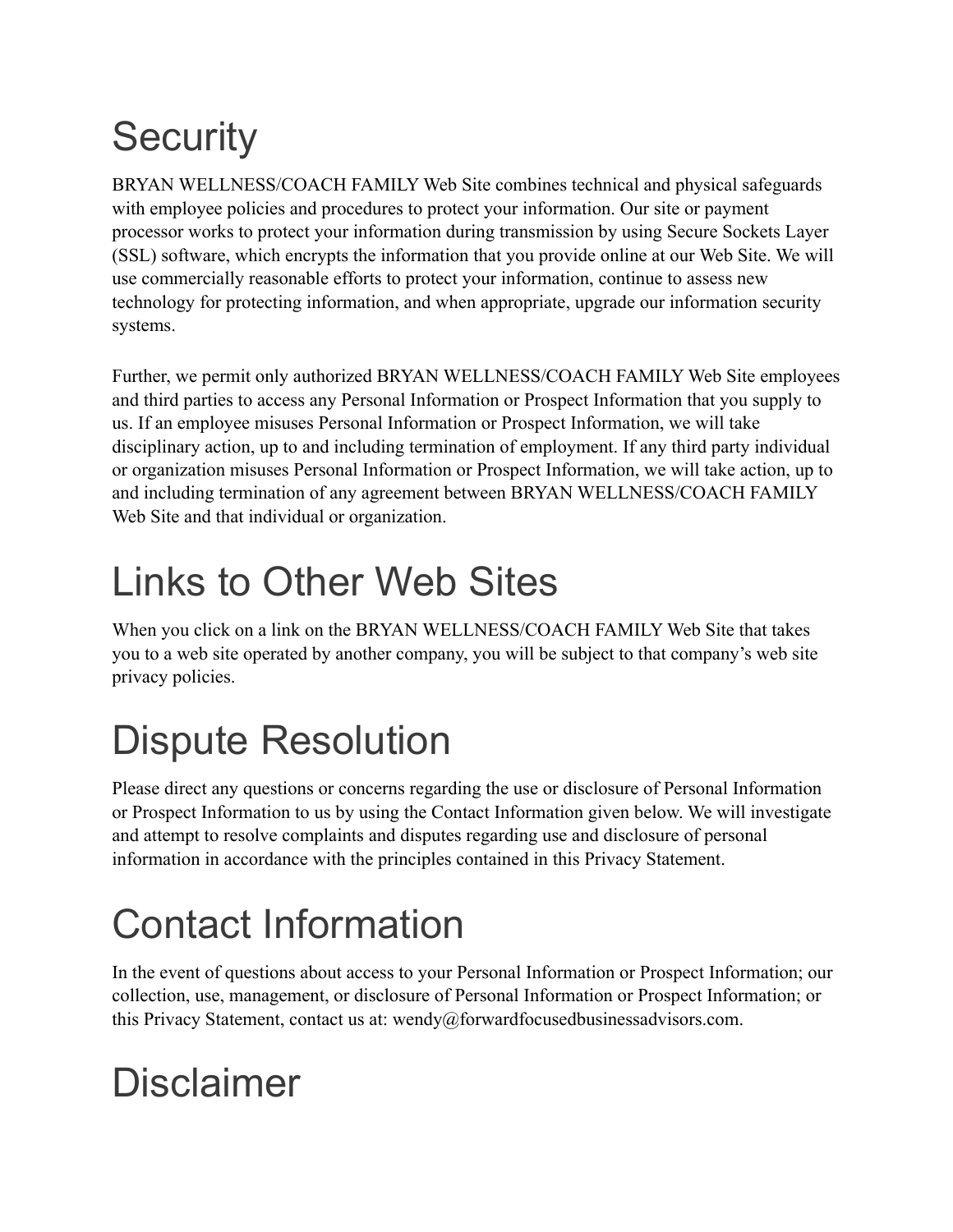The content of this web site is displayed in good faith and is designed to help readers. It is an information source and as such should only be treated as a guide. Although every effort has been made to ensure the accuracy, currency and reliability of information, users are responsible for making their own assessments of the information within the site and should seek appropriate professional advice before taking any action based on any information held on this site.

Unless stated otherwise, all information on this web site is supplied without any warranty, condition or other term as to the quality of any services or their suitability for any particular purpose. It should not be assumed that future results will equal past performance, BRYAN WELLNESS/COACH FAMILY Web Site makes no guarantee that you will have success.

If you wish to obtain services from the BRYAN WELLNESS/COACH FAMILY Web Site, you should not rely solely on the information in this web site but should make specific enquiry concerning the nature of the services and their suitability for the use to which they will be put. You should carefully consider whether this opportunity is appropriate for you in light of your experience, objectives, financial resources and other circumstances.

This web site and its information are provided for guidance and information purposes only. This web site, its content and its product offered is not intended to provide investment, tax, or legal advice.

BRYAN WELLNESS/COACH FAMILY Web Site cannot give any representations, assurances, undertakings or warranties about the accuracy, correctness or fitness for purpose regarding this site or any website to which it links directly or indirectly. Links to third party sites are provided for your convenience. BRYAN WELLNESS/COACH FAMILY Web Site makes no representation or warranty regarding the content of these sites, and no responsibility is taken for the consequences of viewing and relying on this content. Third Party sites should not be seen as being endorsed in any way by BRYAN WELLNESS/COACH FAMILY Web Site.

BRYAN WELLNESS/COACH FAMILY Web Site is not liable to you or anyone else for any loss of income, profit, business contracts or goodwill or any indirect or financial loss suffered whether arising in contract, negligence or otherwise arising in connection with use of this web site.

The contents of this website are the copyright of BRYAN WELLNESS/COACH FAMILY Web Site. You may make copies for your personal use only. You are not allowed to copy and distribute its content in any way without the express prior written consent of BRYAN WELLNESS/ COACH FAMILY Web Site. Photos and Images used on this site remain the copyright of their respectful owners. Any use, distribution, display, or copying of this Web Site in violation of the terms and conditions set forth on this Web Site is expressly prohibited. Providing this